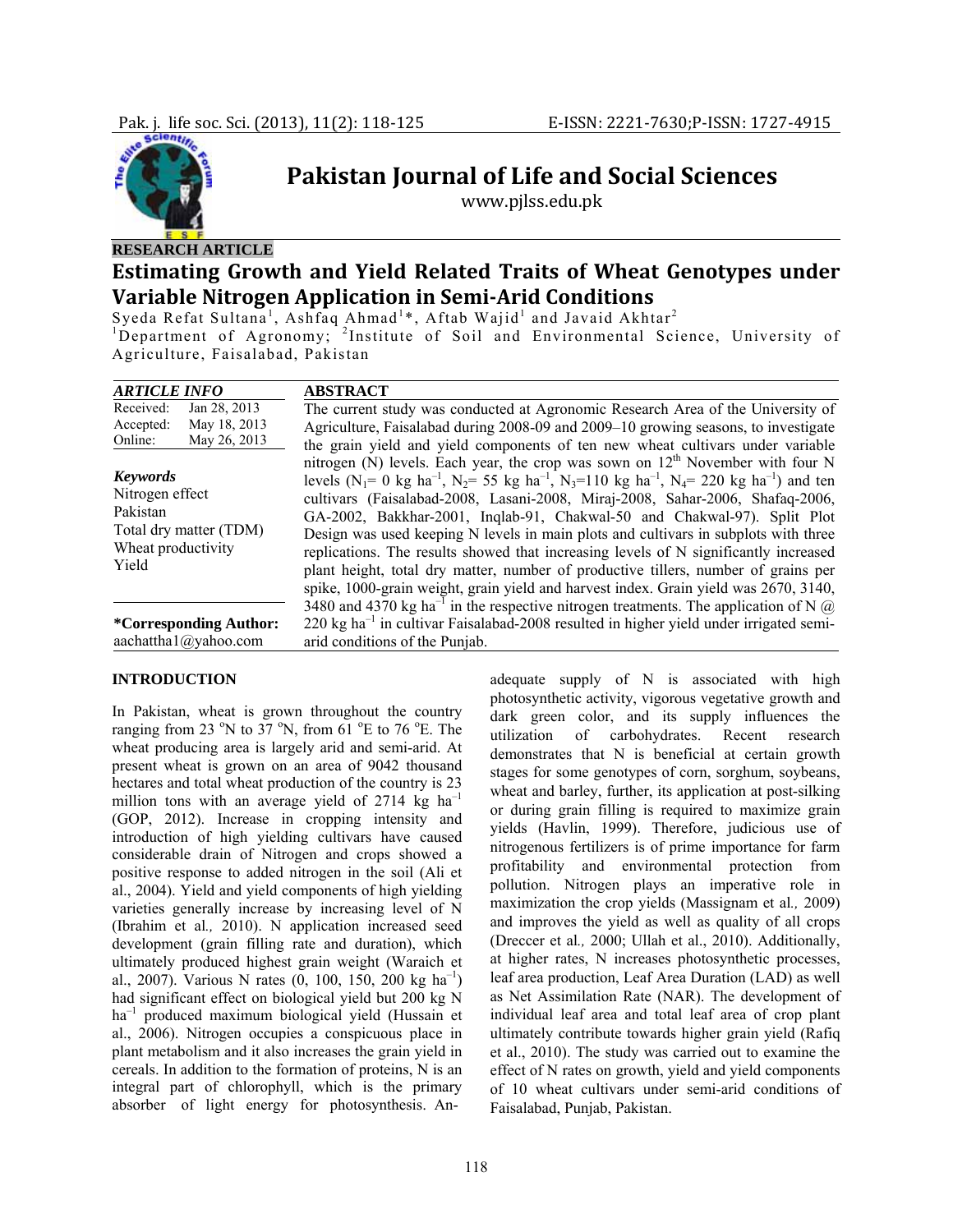## **MATERIALS AND METHODS**

#### **Site and Soil**

A field study was conducted to examine the influence of N rates and genotypes on growth and yield of wheat at Agronomic Research Area, University of Agriculture, Faisalabad  $(31.26 \degree N, 73.06 \degree E$  and Altitude 184 m) during 2008-09 and 2009-10 growing seasons. The analysis of soil was carried out before sowing and after harvesting of the crop. A composite soil sample was collected at the depth of 30 cm with the help of Soil Auger tube and analyzed for its physiochemical properties. Percentage of sand, silt and clay was determined by Bouyoucos hydrometer method using 1% sodium hexametaphosphate as a dispersing agent. Textural class was determined by using the international textural (Moodie et al., 1959). Soil was analyzed for its various chemical properties using the method as described by Homer and Pratt (1961). Detail soil characteristics are presented in Table 1.

**Table 1: Soil physio-chemical properties**

| shallow/Lyallpur series brown on             |
|----------------------------------------------|
| color along with the % age of sand           |
| $(66\%)$ , silt $(16\%)$ and clay $(24\%)$ . |
|                                              |
|                                              |
|                                              |
|                                              |
|                                              |
|                                              |
|                                              |
|                                              |

#### **Experimental Layout**

The experiment was laid out at Agronomic Research Area of the University of Agriculture, Faisalabad in randomized complete block design (RCBD) with split plot arrangement having three replications. The net plot size was 10 m x 2.4 m. The experiment tested ten cultivars (Faisalabad-2008, Lasani-2008, Miraj-2008, Sahar-2006, Shafaq-2006, GA-2002, Bakkhar-2001, Inqlab-91, Chakwal-50 and Chakwal-97) in sub plots and four N levels  $(N_1=0 \text{ kg ha}^{-1}, N_2=55 \text{ kg ha}^{-1}, N_3=$ 110 kg ha<sup>-1</sup>, N<sub>4</sub> = 220 kg ha<sup>-1</sup>) in main plots. Four levels of N used are represented as  $N_1$ ,  $N_2$ ,  $N_3$ ,  $N_4$  and cultivar as cv. The wheat crop was sown on  $12<sup>th</sup>$ November during both the years of 2008-2009 and 2009-2010 with the help of single row hand drill, keeping Row x Row distance of 30 cm. The Phosphorus (P) and Potash (K) were applied  $\omega$  85 and 60 kg ha<sup>-1</sup>, respectively. Urea, TSP and SOP were used as sources of N, P and K fertilizers, respectively. All the potash and phosphatic fertilizers were applied at the time of sowing, while the nitrogen was top dressed in two splits; at first and second irrigation to the crop as per

treatment. Two splits of N fertilizer were applied: first split of half N fertilizer was applied at the time of  $1<sup>st</sup>$ irrigation after 35 days of sowing and second split of half of N fertilizer at the time of  $2<sup>nd</sup>$  irrigation after 25 days of first irrigation in both the years. All cultural practices such as weeding, inter-culturing practices and irrigation were kept uniform for all the experimental treatments. Surface irrigation method was carried out to irrigate the crop.

## **Crop sampling**

Half meter long row from each plot was harvested at ground level after every twenty days interval leaving appropriate borders for the determination of Total Dry Matter (TDM) and Leaf Area Index (LAI). Fresh and dry weight of component fraction of plant (leaf and stem) was determined. A sub-sample in each fraction was taken to dry it in an oven at  $70<sup>o</sup>C$  to a constant weight. Also 5g of green leaf laminae was used to record leaf area with leaf area meter (Model CI-202, CID, Inc.). LAI was calculated as the ratio of leaf area to land area (Watson, 1947 not in reference). LAI=leaf area /land area

Sub-sample of 20 plants from each plot was taken randomly for average plant height. Number of spikelets per spike was counted from twenty spikes from each plot randomly, and the mean value was calculated. Number of fertile tillers was counted at maturity from an area of  $1 \text{ m}^2$ . A sub sample of thousand grains was taken from each plot with the help of Seed Buro, Model Number 801-10/C & Serial Number CO 452 and weighed on an electric balance. From each plot an area of 12m-2 was harvested at random avoiding the boarder effects and threshed the grain manually from the sample. Grain yield per unit area was determined and expressed the yield in  $kg$  ha<sup>-1</sup>. Harvest index was calculated as the ratio of economic yield to TDM, and expressed in %.  $HI = (Grain yield/TDM) \times 100$ 

#### **Statistical analysis**

All data presented as mean values of three replications. Data were analyzed statistically for Analysis of Variance (ANOVA) following the method described by (Gomez and Gomaz, 1984). MSTATC computer software was used to carry out statistical analysis (Russel and Eisensmith, 1983). The significance of differences among means was compared by using Duncans's Multiple Range (DMR) Test (Steel and Torrie, 1997). Response of yield and plant growth to N rates was evaluated by using polynomial contrast (linear, quadratic and cubic) within the analysis of variance structures.

#### **RESULTS AND DISCUSSION**

#### **Growth traits**

#### **Total dry matter (TDM) accumulation**

TDM accumulation was significantly affected by different N levels. An increasing trend in total dry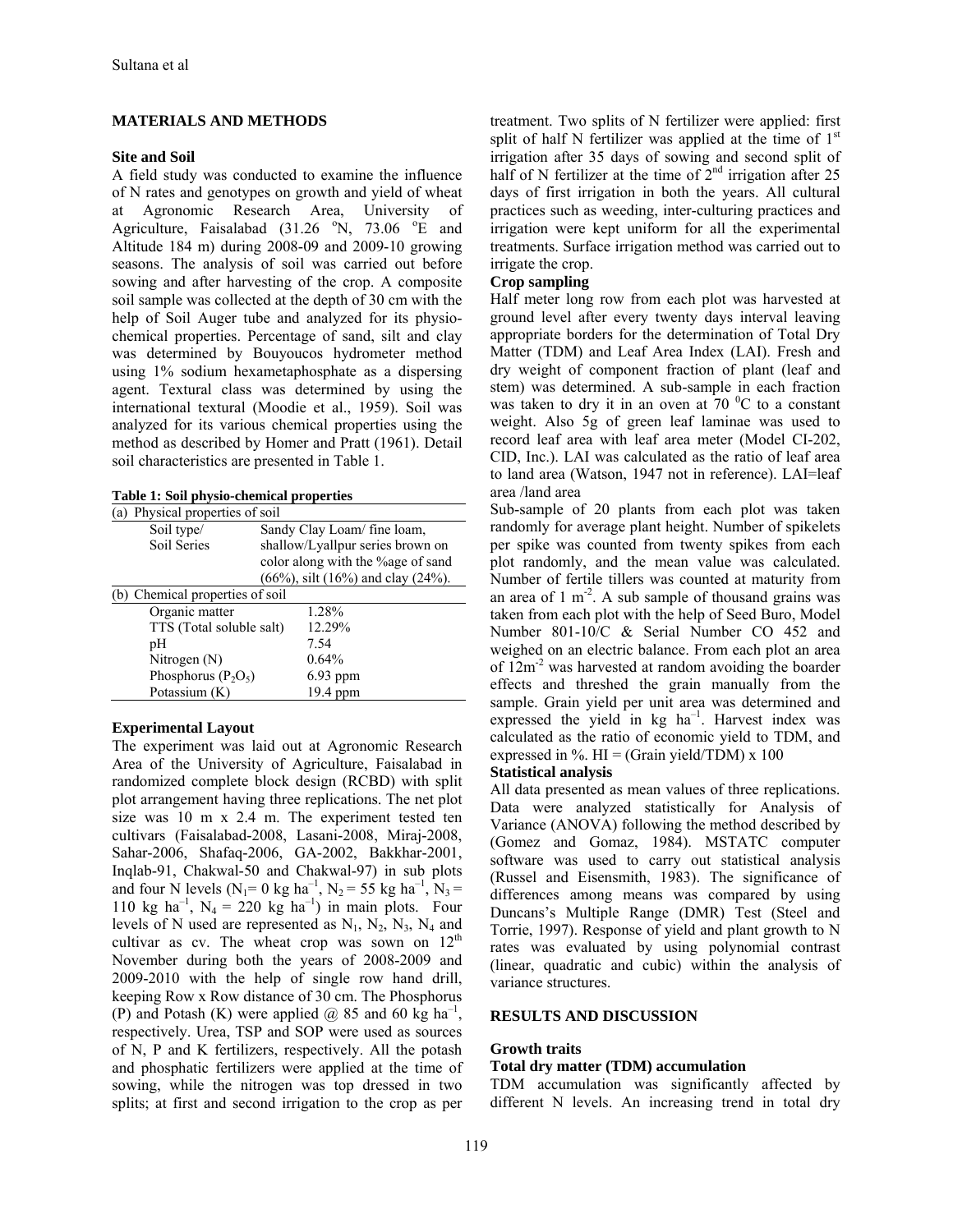matter accumulation was observed, from 46 Days After Sowing (DAS)  $(29<sup>th</sup> December)$  to 126 DAS  $(18<sup>th</sup>$ March) in all treatments during both years. Application of 220 kg N ha<sup>-1</sup> (treatment N<sub>4</sub>) significantly increased TDM accumulation over  $N_3$  (110 kg ha<sup>-1</sup>), N<sub>2</sub> (55 kg)  $ha^{-1}$ ) (Fig. 1). The cultivars showed significant effect on total dry matter accumulation at 86 and 126 DAS during both the years. The cv. Faisalabad-2008 significantly increased maximum TDM during both study years while the cultivar Miraj-2008, Lasani-2008 and Faisalabad-2008 were statistically different in TDM accumulation but at final harvest all cultivars showed similar increase in Total Dry Matter. Similarly all cultivars showed similar trend in TDM production at earlier stages; the slow trend of TDM accumulation at 46 DAS (29 December) to 66 DAS (18 January) was observed then subsequently fast increase in accumulation of TDM up to 126 DAS (18 March) was recorded. Cv. Sahar-2006 gave the maximum  $(1110.41gm<sup>-2</sup>)$  TDM and it was statistically at par with cultivar Shafaq-2006 (1064.16  $\text{gm}^{-2}$ ) (Fig. 2).

#### **Leaf area index**

LAI is main physiological determinant for the crop yield. Figs. 3 and 4 present the effect of N on LAI of various cultivars during both the seasons.

N application significantly affected the LAI of crop during both growing seasons and its effect was linear during both the growing seasons. The maximum LAI (5.38 and 5.18 during 2008-09 and 2009-10, respectively) was recorded by the application of N  $\omega$ 220 kg  $h^{-1}$  (N<sub>4</sub>) over other N levels while minimum LAI (3.91 and 3.82 during 2008-09 and 2009-10, respectively) was observed in control. Cultivars showed significant effect on LAI during most of the crop season. Cv. Faisalabad-2008 produced the maximum LAI (4.97 and 4.79 during 2008-09 and 2009-10, respectively). The LAI continuously increased up to 90 DAS and then it gradually declined towards maturity due to leaf senescence. Overall, mean LAI for all the cultivars ranged from 4.34 to 4.87. In this study all the treatments showed similar increasing trend in LAI during whole growing season. Wajid et al*.* (2002) reported that N treatments significantly increased LAI.

#### **A) Yield related traits Plant height**

The data of plant height in Table-2 revealed that plant height at the time of final harvest was affected by N levels during both the years of study. Increasing rate of N application significantly increased plant height  $(P<0.01)$  than lower rates of N applications and this response was linear in nature during both the years of study. Maximum plant height was recorded for  $N_4$  due to availability of more nutrients and minimum was recorded for  $N_1$  due to less availability of nutrients. Averaged over the two years, mean plant height were 81.43, 84.97, 88.52 and 92.28 cm in  $N_1$ ,  $N_2$ ,  $N_3$  and  $N_4$ 



**Fig. 1: Effect of nitrogen levels on TDM accumulation** 



**Fig. 2: Effect of cultivars on TDM accumulation**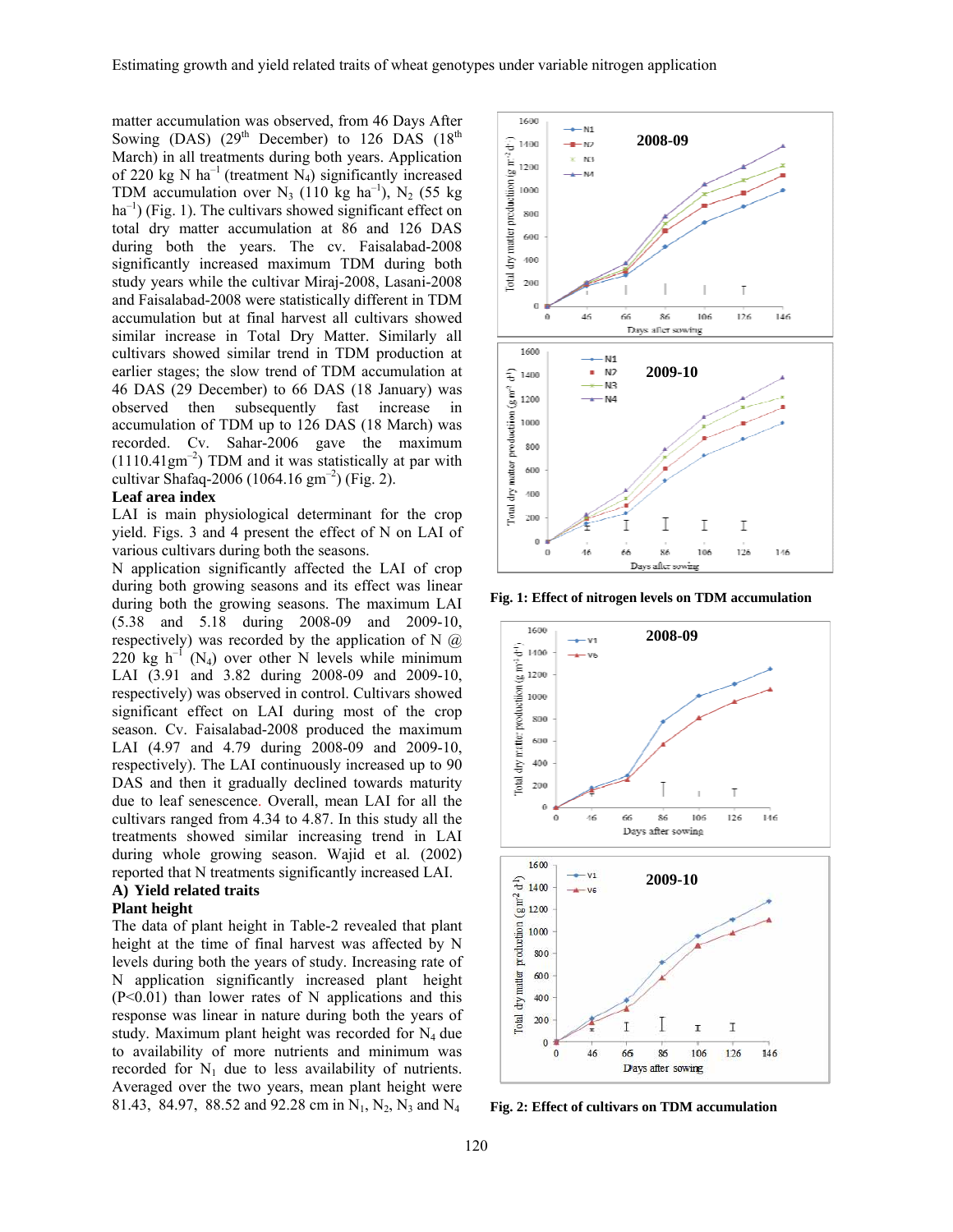treatments, respectively. The plant height increased with increasing level of N through elongation of internodal distance. Several authors (Khaliq et al., 1999; Sarwar et al., 2010) have reported direct relation between N application and plant height.

Differences in plant height among different varieties were also significant in both the seasons. Faisalabad-2008 significantly increased plant height than all other varieties, and minimum plant height was produced by GA-2002 in both the years. Averaged over the seasons mean plant height ranged from 80.97 cm to 92.1 cm among different cultivars (Table-2). The difference in plant height of the cultivars was attributed to differences in their genetic makeup. These results were supported by Hussain et al. (2006) who observed the 82.2 cm plant height in wheat at 200 kg N  $ha^{-1}$ . Mattas et al. (2011) stated that higher levels of N from 120 to 150 and to 180 kgha $^{-1}$  significantly increased the height of plant from 85.10, 90.31 and 94.12 cm, respectively. This increase was due to more available N.

#### **Number of productive tillers (m–2)**

Plant density at the time of final harvest is most important yield determining factor in wheat. Tillering capacity of a cultivar is controlled by genetic behavior and external environment. Increasing rate of N significantly enhanced the number of productive tillers  $(m<sup>-2</sup>)$  over the lower rates of N application where tillering bud remain dormant and this response was linear in nature during 2009-10 while non-significant during 2008-09. It is evident from Table-2 that averaged two years data, increased level of N from 0, 55, 110 and to 220 kg  $ha^{-1}$  increased significantly the number of productive tillers 215.55, 244.08, 266.37 and  $305.73 \text{ m}^{-2}$ , respectively. However, it is clear that with each unit increase of N application number of productive tillers increased. This increase in number might have occurred due to better response of cultivars to N application at the time of tillering stage that results in greater simulation of vegetative growth. In both the years of cropping, Faisalabad-2008 significantly increased the number of tillers  $m<sup>-2</sup>$  compared to all other varieties. Lowest number of tillers were produced by GA-2002 in both the years. These results were supported by Hussain et al. (2006) who recorded 351.4 productive tillers  $\omega$  200 kg N ha<sup>-1</sup>. The production of tillers is crucial genotypic character but Bhorghi (2000) reported that by increasing N at plant level, the TDM increase is allied with wider leaves that stay green longer, tall stems and a large number of tillers reaches up to maturity. Productive tillers increased with the application of more N as compared to lesser levels of N and application of N at booting stage increase the availability of N at later stages of crop growth that are directly related to increase in yield of crop (Pandey and Sinha, 2006).



**Fig. 3: Effect of nitrogen levels on LAI** 



**Fig. 4: Effect of cultivars on LAI**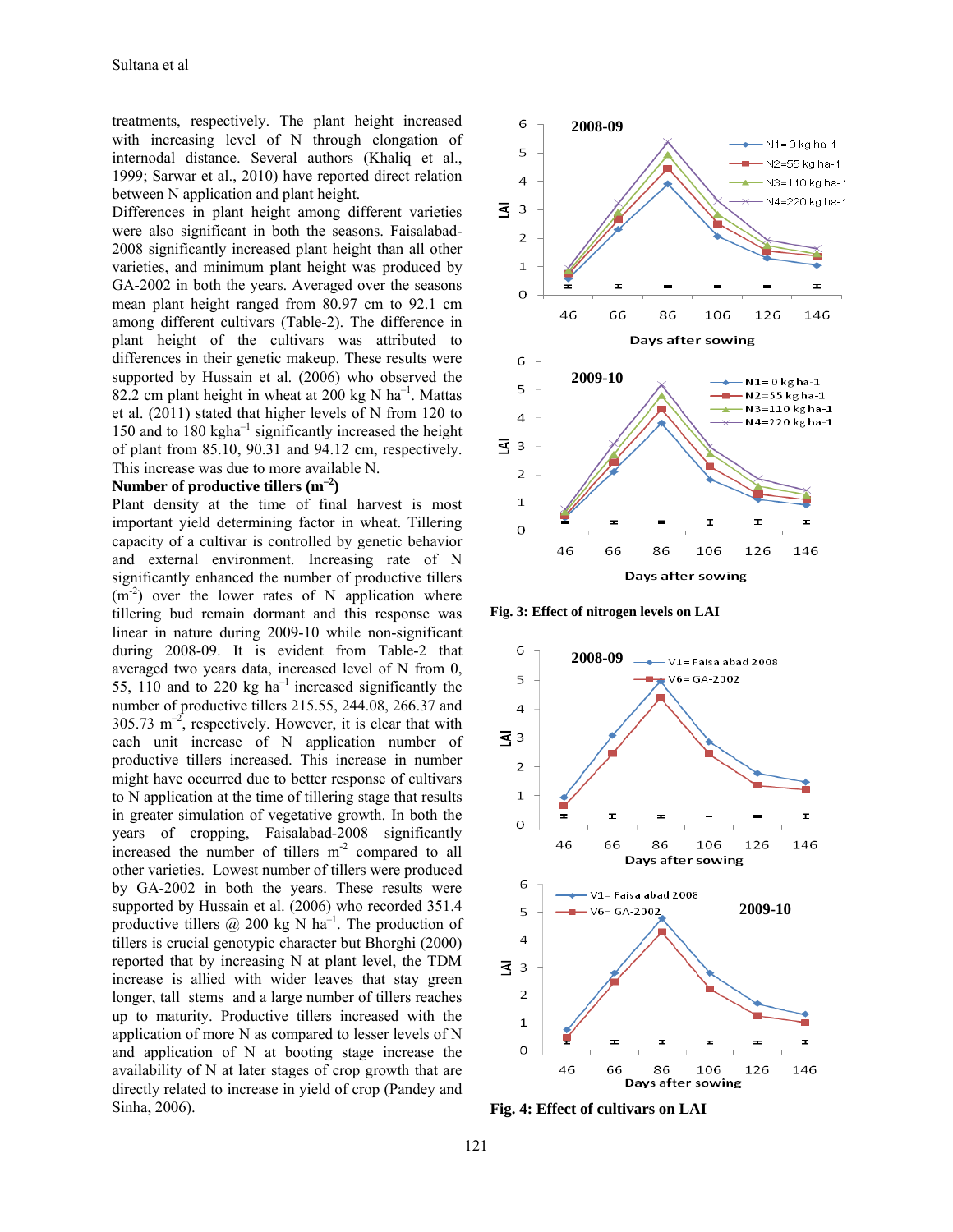#### **Number of Grains per Spike**

Data in Table 2 showed that an increasing rate of N application significantly increased the number of grains spike<sup>-1</sup>, and this response was linear in both the cropping seasons. Effect of N application on number of grains per spike was statistically significant (*P≤0.01*). It is clear from averaged over the two years data, mean number of grains per spike were 39.84, 45.75, 49.89 and 54.48 spike<sup>-1</sup> for  $N_1$ ,  $N_2$ ,  $N_3$  and  $N_4$ , respectively and  $N_4$  (220 kg ha<sup>-1</sup>) produced maximum number of grains. These results are in accordance to Geleto et al. (1995) who reported that number of grains per spike increased at 120 kg N  $ha^{-1}$ .

Differences in the number of grains  $spike^{-1}$  among different varieties were also significant in both the years of study. Faisalabad-2008 produced more number of grains spike $^{-1}$  compared to other varieties except that the Lasani-2008 and Sahar-2006 where the number of grains spike-1was statistically at par. Minimum numbers of grains spike<sup>-1</sup> were given by Bhakkar-2001 in both the seasons (Table-2). Hussain et al. (2006) reported the same results i.e., the application of N resulted in increased number of grain in each spike compared to the control. Kaya et al*.* (2002) also recorded significant positive correlation between spike length and number of grains per spike. The grains per spike play a vital role in grain yield (Guarda et al., 2004).

## **1000-Grain Weight**

Table 3 shows that increasing rate of N application significantly and linearly increased 1000-grain weight compared to other rates of N application in both the cropping seasons. The effect of N was linear during 2008-09 and linear and cubic during 2009-10. The potential of wheat variety is determined by the number of grains spike $^{-1}$  which is an important yield component of grain yield. Averaged over the two years data, mean 1000-grain weight was 33.39, 41.15, 46.46 and 53.21 in  $N_1$ ,  $N_2$ ,  $N_3$  and  $N_4$  treatments, respectively. Nitrogen increments linearly increased 1000-grain weight in both the seasons. Differences in 1000-grain weight between different varieties were also significant. In both the years, Faisalabad-2008 increased mean grain weight over all other varieties. However, differences between Faisalabad-2008, Lasani-2008 and Sahar-2006 regarding 1000-grain weight was statistically at par in both the years. The minimum 1000-grain weight was produced by Bakkhar-2001 (2008-2009) and GA-2002 (2009-2010). Bellido et al*.* (2006) also observed that nitrogen application at sowing and on later stage of stem elongation significantly increased the 1000-grain weight.

# **Grain yield (kg ha**–1**)**

The highest grain yield is the end product of all positive relationships of the yield components and fertilizer (especially Nitrogen) application enhances the grain yield of wheat varieties. Nitrogen application effect was

quadratic in 2008-09 and linear in 2009-01. Grain yield  $(kg ha^{-1})$  was affected by all of the factors under study. Data showed that increasing rate of N application significantly increased grain yield over  $N_1$  (0 kg ha<sup>-1</sup>) and lower rates of N  $(55, 110 \text{ kg ha}^{-1})$  application in both the seasons and this response was linear in nature. Two years average data showed 2670, 3140, 3480 and 4370 grain yield kg ha<sup>-1</sup> in N<sub>1</sub>, N<sub>2</sub>, N<sub>3</sub> and N<sub>4</sub> treatments, respectively. Hussain et al. (2006) reported the same results at higher levels of N. Differences in grain yield among different varieties were also significant in both the cropping seasons. Faisalabad-2008 significantly out yielded all other varieties. However, in 2009-10, differences in grain yield between Faisalabad-2008, Lasani-2008 and Sahar-2006 were significant (3480, 3370, 3340 kg  $ha^{-1}$ , respectively). The minimum grain yield was produced by GA-2002 and Bakkhar-2001 in 2008-09 and GA-2002 in 2008-2010 seasons. Two years mean data showed 3800, 3570, 3450, 3540, 3310, 3200, 3210, 3370, 3390 and 3310 kg ha<sup>-1</sup> in Faisalabad-2008, Lasani-2008, Miraj-2008, Sahar-2006, Shafaq-2006, GA-2002, Bakkhar-2001, Inqlab-91, Chakwal-50 and Chakwal-97, respectively (Table-2). Productive tillers are the key component of grain yield. These results were in line with those of Tahir and Sarwar (2013) and Rehman et al. (2013).

## **Harvest index (%)**

Table 3 presents the effect of treatments on Harvest Index (HI). Increasing rate of N application significantly enhanced HI in 2009-10 but not in 2008- 09. Differences in HI between  $N_2$ ,  $N_3$  and  $N_4$  treatments were, however, non-significant in 2008-09. Two years average data showed 26.74, 27.75, 28.40 and 32.14% in  $N_1$ ,  $N_2$ ,  $N_3$  and  $N_4$ , HI respectively. Mattas et al. (2011) reported that N level 120, 150 and 180 kg  $ha^{-1}$  had significant effect on harvest index 44.50, 44.65 and 44.81%, respectively. In the experiment, 150, 180 and 120 kg N  $ha^{-1}$  significantly increased the grain and straw yield and their N content were also enhanced significantly because more N uptake. In both the years, differences in HI among different varieties were nonsignificant. Averaged over the two years data mean HI ranged from 28.04% to 29.90% among different varieties (Table-3). According to Andersson and Johansson (2006), harvest index is related to the above ground dry matter, and depends upon environment and genotype interaction.

# **Relationship between yield and yield related traits**

There was strong positive linear relationship between grain yield and number of grains per spike, (Fig. 5) grain yield and 1000-grain weight (Fig. 6) during both the years of study. Regression accounted for 88.8% and 89.9% variations in the data during the year of 2008-09. Relationship between grain yield and number of grains per spike was positive and linear ( $R^2$ =0.636) and 1000-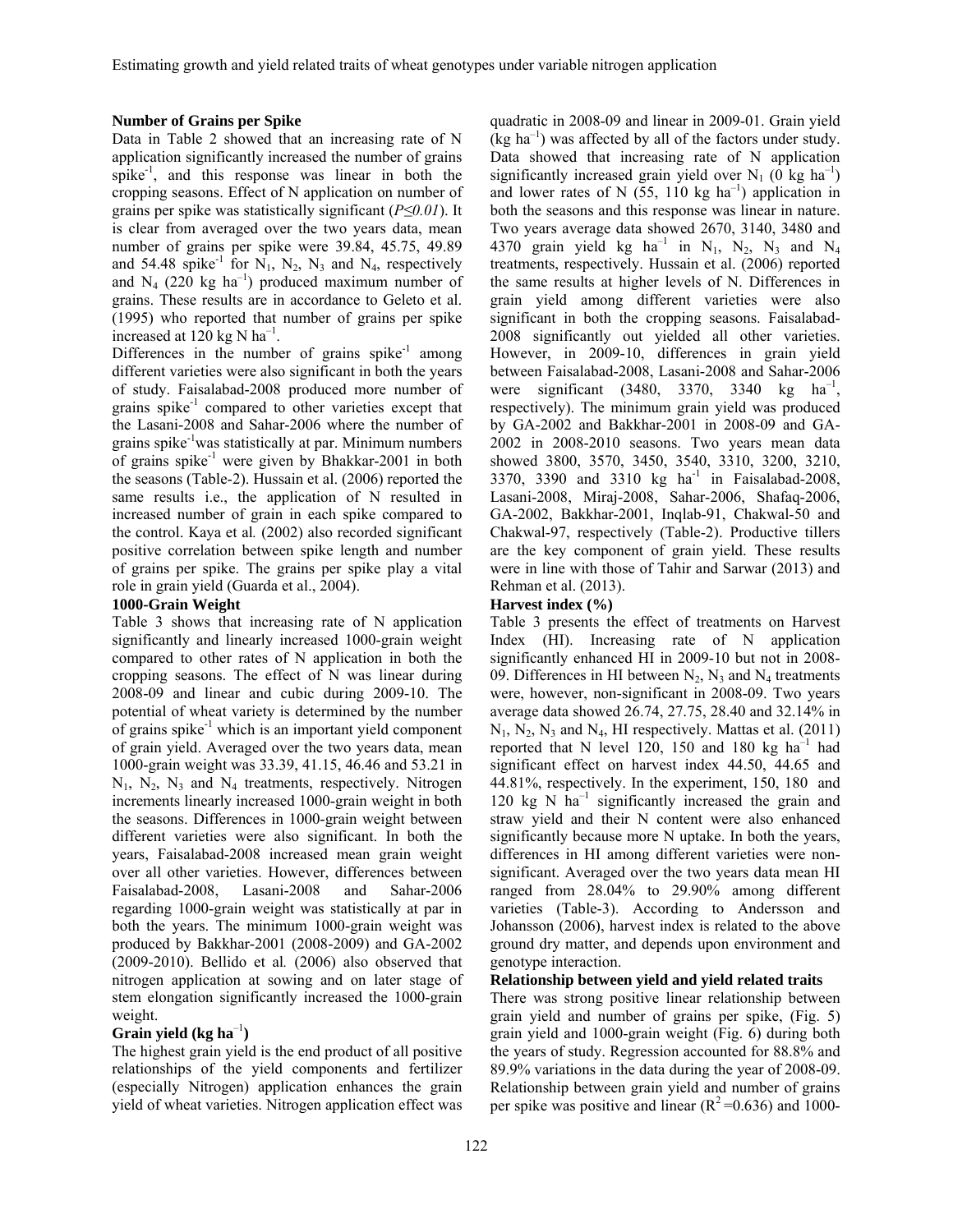| Treatments                      | No. of Productive tillers $(m^{-2})$<br>Plant height (cm) |                     |       |           |           | No. of grains per spike |           |           |       |
|---------------------------------|-----------------------------------------------------------|---------------------|-------|-----------|-----------|-------------------------|-----------|-----------|-------|
|                                 | 2008-09                                                   | 2009-10             | Mean  | 2009-10   | 2009-10   | Mean                    | 2008-09   | 2009-10   | Mean  |
| $N_1 = 0$ kg ha <sup>-1</sup>   | 79.81d                                                    | 83.04c              | 81.43 | 221.07d   | 210.03d   | 215.55                  | 39.2d     | 40.47d    | 39.84 |
| $N_2 = 55$ kg ha <sup>-1</sup>  | 84.26c                                                    | 85.68b              | 84.97 | 254.6c    | 233.57c   | 244.08                  | 45.29c    | 46.21c    | 45.75 |
| $N_3 = 110$ kg ha <sup>-1</sup> | 89.21b                                                    | 87.82a              | 88.52 | 276.77b   | 255.97b   | 266.37                  | 50.03b    | 49.74b    | 49.89 |
| $N_4 = 220$ kg ha <sup>-1</sup> | 94.71a                                                    | 89.84a              | 92.28 | 322.33a   | 289.13a   | 305.73                  | 55.55a    | 53.41a    | 54.47 |
| DMR $(5%)$                      | 2.07                                                      | 2.13                |       | 13.19     | 13.99     |                         | 1.99      | 3.13      |       |
| Linear                          | $***$                                                     | $* *$               |       | <b>NS</b> | $\ast$    |                         | $**$      | $**$      |       |
| <b>Ouadratic</b>                | NS.                                                       | <b>NS</b>           |       | <b>NS</b> | NS.       |                         | <b>NS</b> | <b>NS</b> |       |
| Cubic                           | NS.                                                       | <b>NS</b>           |       | <b>NS</b> | <b>NS</b> |                         | NS.       | <b>NS</b> |       |
| $V_1$ Faisalabad-2008           | 93.33a                                                    | 90.89a              | 92.11 | 302.00a   | 282.17a   | 292.08                  | 52.5a     | 52.6a     | 52.55 |
| $V_2$ = Lasani-2008             | 91.38ab                                                   | 88.75b              | 90.06 | 285.67ab  | 267.08ab  | 276.38                  | 50.86ab   | 50.87ab   | 50.86 |
| $V_3$ = Miraj-2008              | 87.37cd                                                   | 87.31 <sub>bc</sub> | 87.34 | 278bc     | 251.17bc  | 264.58                  | 49.08bc   | 48.27bc   | 48.68 |
| $V_4$ = Sahar-2006              | 89.12bc                                                   | 87.75bc             | 88.43 | 281.67bc  | 265b      | 273.33                  | 49.87abc  | 48.65b    | 49.26 |
| $V_s$ = Shafaq-2006             | 85.03def                                                  | 86.78c              | 85.91 | 265cd     | 239.17cd  | 252.08                  | 46.88c    | 47.37bc   | 47.13 |
| $V_6$ = GA-2002                 | 81.92g                                                    | 80.02e              | 80.97 | 231.67e   | 223.92d   | 227.79                  | 42.88d    | 43.18d    | 43.03 |
| $V_7$ = Bakkhar-2001            | 84.17fg                                                   | 84.07d              | 84.12 | 235.67e   | 226.75d   | 231.21                  | 43.17d    | 43.2d     | 43.18 |
| $V_8$ = Inglab-91               | 86.07def                                                  | 86.96c              | 86.51 | 272.75bcd | 239.58cd  | 256.17                  | 47.45c    | 47.95bc   | 47.70 |
| $V_9$ = Chakwal-50              | 86.98cde                                                  | 87.29bc             | 87.14 | 276.17bcd | 240.67cd  | 258.48                  | 48.9bc    | 48.13bc   | 48.52 |
| $V_{10}$ = Chakwal-97           | 84.65ef                                                   | 86.14c              | 85.39 | 258.33d   | 236.25cd  | 247.29                  | 43.59d    | 44.37cd   | 43.98 |
| DMR $(5%)$                      | 2.667                                                     | 1.579               |       | 18.99     | 15.77     |                         | 3.12      | 3.66      |       |

**Table 2: Yield and yield components of wheat genotypes affected by variable nitrogen rates** 

Mean sharing different letters in column vary significantly at P≤0.05; DMR = Duncan's Multiple Range; \*,\*\* = Significance at 5% and 1%, respectively; CV = coefficient of variation; NS = non-significant; N<sub>1</sub>= 0 kg ha<sup>-1</sup>; N<sub>2</sub>=55 kg ha<sup>-1</sup>; N<sub>3</sub>=110 kg ha<sup>-1</sup>;  $N_4 = 220$  kg ha<sup>-1</sup>.

|  |  |  | Table 3: Yield and yield components of wheat genotypes affected by variable nitrogen rates |
|--|--|--|--------------------------------------------------------------------------------------------|
|--|--|--|--------------------------------------------------------------------------------------------|

|                                   |                     | 1000-Grain weight (g) |       | Grain yield (kg ha <sup>-1</sup> ) |                    |      | Harvest index $(\% )$ |         |       |
|-----------------------------------|---------------------|-----------------------|-------|------------------------------------|--------------------|------|-----------------------|---------|-------|
| Treatments                        | 2008-09             | 2009-10               | Mean  | 2008-09                            | 2009-10            | Mean | 2008-09               | 2009-10 | Mean  |
| Nitrogen ( $kg \text{ ha}^{-1}$ ) |                     |                       |       |                                    |                    |      |                       |         |       |
| $N_1 = 0$ kg ha <sup>-1</sup>     | 33.89d              | 32.89d                | 33.39 | 2860c                              | 2480c              | 2670 | 28.63b                | 24.85   | 26.74 |
| $N_2 = 55$ kg ha <sup>-1</sup>    | 41.60c              | 40.70c                | 41.15 | 3280c                              | 3000 <sub>bc</sub> | 3140 | 28.87ab               | 26.62   | 27.75 |
| $N_3 = 110$ kg ha <sup>-1</sup>   | 46.89b              | 46.02b                | 46.46 | 3830b                              | 3130b              | 3480 | 30.85ab               | 25.94   | 28.40 |
| $N_4 = 220$ kg ha <sup>-1</sup>   | 53.50a              | 52.93a                | 53.21 | 4600a                              | 4140a              | 4370 | 34.39a                | 29.89   | 32.14 |
| DMR $(5%)$                        | 1.43                | 1.22                  |       | 0.55                               | 0.57               |      | 4.81                  |         |       |
| Linear                            | $***$               | $\star\star$          |       | $* *$                              | $***$              |      | <b>NS</b>             | $***$   |       |
| Quadratic                         | NS                  | NS                    |       | $\ast$                             | NS.                |      | <b>NS</b>             | NS      |       |
| Cubic                             | NS                  | $\ast$                |       | NS                                 | NS.                |      | NS                    | NS      |       |
| Varieties                         |                     |                       |       |                                    |                    |      |                       |         |       |
| $V_1$ Faisalabad-2008             | 49.10a              | 47.90a                | 48.50 | 4120a                              | 3480a              | 3800 | 32.67                 | 27.13   | 29.90 |
| $V2=$ Lasani-2008                 | 49.03ab             | 46.27ab               | 47.65 | 3770b                              | 3370ab             | 3570 | 30.45                 | 26.87   | 28.66 |
| $V_3$ = Miraj-2008                | 45.24bcd            | 43.97abcd             | 44.61 | 3720bc                             | 3180bcd            | 3450 | 30.81                 | 26.38   | 28.60 |
| $V_4$ = Sahar-2006                | 45.84abc            | 44.89abc              | 45.37 | 3744b                              | 3340abc            | 3540 | 30.96                 | 26.72   | 28.84 |
| $V_5$ = Shafaq-2006               | 42.63cde            | 41.63cde              | 42.13 | 3550bc                             | 3070d              | 3310 | 30.27                 | 26.69   | 28.48 |
| $V_6$ = GA-2002                   | 41.23ef             | 39.34e                | 40.29 | 3370c                              | 3030d              | 3200 | 31.3                  | 27.23   | 29.27 |
| $V_7$ = Bakkhar-2001              | 37.75f              | 40.64de               | 39.19 | 3370c                              | 3040d              | 3210 | 30.07                 | 27.25   | 28.66 |
| $V_s$ = Inglab-91                 | 43.05cde            | $42.21$ bcde          | 42.63 | 3610bc                             | 3130d              | 3370 | 29.97                 | 26.10   | 28.04 |
| $V_9$ = Chakwal-50                | 43.78cde            | 43.60bcd              | 43.69 | 3640bc                             | 3140cd             | 3390 | 30.22                 | 26.5    | 28.36 |
| $V_{10}$ = Chakwal-97             | 42.03 <sub>de</sub> | 40.88cde              | 41.45 | 3520bc                             | 3090d              | 3310 | 30.13                 | 27.38   | 28.76 |
| DMR $(5%)$                        | 3.79                | 4.13                  |       | 0.32                               | 0.22               |      |                       |         |       |

Mean sharing different letters in column vary significantly at P≤0.05; DMR = Duncan's Multiple Range; \*,\*\* = Significance at 5% and 1%, respectively; CV = coefficient of variation; NS = non-significant; N<sub>1</sub>= 0 kg ha<sup>-1</sup>; N<sub>2</sub>=55 kg ha<sup>-1</sup>; N<sub>3</sub>=110 kg ha<sup>-1</sup>;  $N_4 = 220$  kg ha<sup>-1</sup>.

| Table 4: Correlation coefficient between grain yield and yield components |  |  |  |  |  |  |  |  |  |  |  |
|---------------------------------------------------------------------------|--|--|--|--|--|--|--|--|--|--|--|
|---------------------------------------------------------------------------|--|--|--|--|--|--|--|--|--|--|--|

| Characteristics                                 | $\rightarrow$<br>$2008 - 2009$ (n=14) | $2009 - 2010(n=14)$ | Pooled $(n=28)$ |
|-------------------------------------------------|---------------------------------------|---------------------|-----------------|
| Grain yield vs number of tillers $(m2)$         | $0.724**$                             | $0.743**$           | $0.836**$       |
| Grain yield vs No. of Spikelets                 | $0.554*$                              | $0.500*$            | $0.656**$       |
| Grain yield vs No. of grains spike <sup>1</sup> | $0.772**$                             | $0.631**$           | $0.783**$       |
| Grain yield vs 1000-grain weight                | $0.603*$                              | $0.723**$           | $0.795**$       |
| Grain yield vs total dry matter                 | $0.761**$                             | $0.749**$           | $0.814**$       |
| Grain yield vs harvest index                    | $0.780**$                             | $0.755**$           | $0.787**$       |

 $*** =$  Significant at 1% level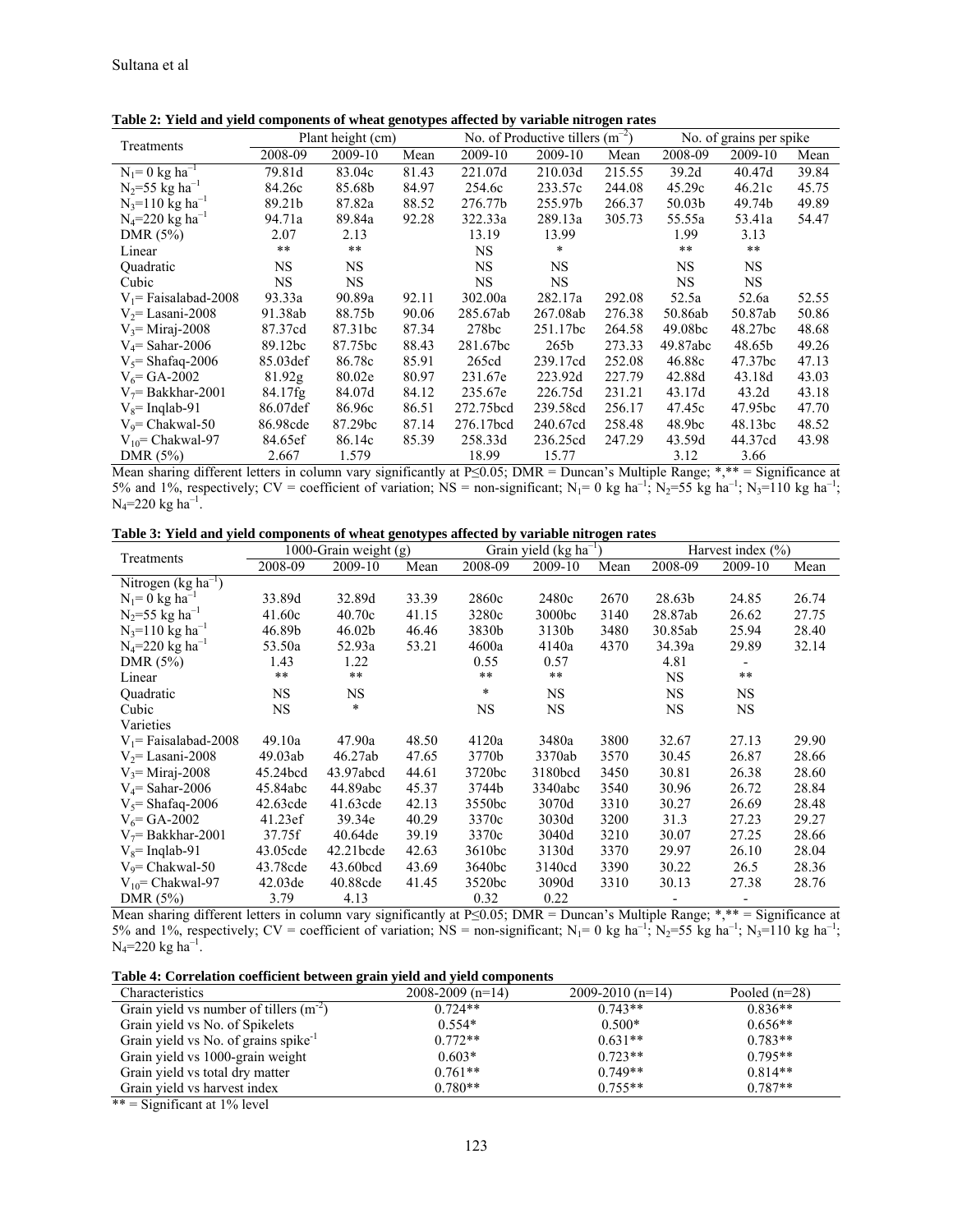

**Fig. 5: Relationship between grain yield and number of grains per spike** 



**Fig. 6: Relationship between grain yield and 1000-grain weight** 

grain weight was also positive and linear  $(R^2 = 0.90)$  $(2009-10)$ .

## **Correlation coefficients between yield and yield components**

Table-4 shows the simple correlation between grain yield and yield components. In both seasons, number of tillers  $m<sup>-2</sup>$ , spike length, number of spikelets spike<sup>-1</sup>, number of grains spike $^{-1}$  and 1000-grain weight were highly positive and there was significant association between grain yield and total dry matter. The regression of grain yield and number of grains m-2 and mean grain weight and number of grain m<sup>-2</sup> was linear and positive. **Conclusion** 

The results suggest that there is considerable scope to exploit the yield potential of various wheat cultivars with different N application rates, depending upon the prevailing climatic conditions. It may be concluded that  $N_4$  (220 kg ha<sup>-1</sup>) treatment is recomended for achieving higher yield. Faisalabad-2008 is the best compared to other cultivars but Lasani-2008 can also be grown for economical yields under semi-arid irrigated conditions of Faisalabad.

#### **Acknowledgments**

The first author is grateful to members (Dr. Abid Hussain, Dr. Tasneem Khaliq, Dr. Wajid Naseem Jatoi, Dr. H. M. Hammad and Dr. Muhammad Mubeen) of Agro-Climatology Laboratory, Department of Agronomy, University of Agriculture, Faisalabad for their help in data collection and analysis of data.

## **REFERENCES**

- Ali H, SA Randhawa and M Yousaf, 2004. Quantitative and qualitative traits of sunflower (*Helianthus annus* L.) as influenced by planting dates and nitrogen application*.* International Journal of Agriculture and Biology, 6: 410-420.
- Andersson A and E Johansson, 2006. Nitrogen partitioning in entire plants of different spring wheat cultivars. Journal of Agronomy and Crop Science, 192: 121-131.
- Bellido LL, RJL Bellido and JL Bellido, 2006. Fertilizer nitrogen efficiency in Durum wheat under rain fed Mediterranean conditions: Effect of split application. Agronomy Journal, 98: 55-62.
- Bhorghi B, 2000. Nitrogen as determinant of wheat growth and yield in wheat ecology and physiology of yield determination. Viva Books Private Limited, India, pp:71-74.
- Dreccer MF, AHCM Schapendonk, GA Slafer and R Rabbinge, 2000. Comparative response of wheat and oilseed rape to nitrogen supply: absorption and utilization efficiency of radiation and nitrogen during the reproductive